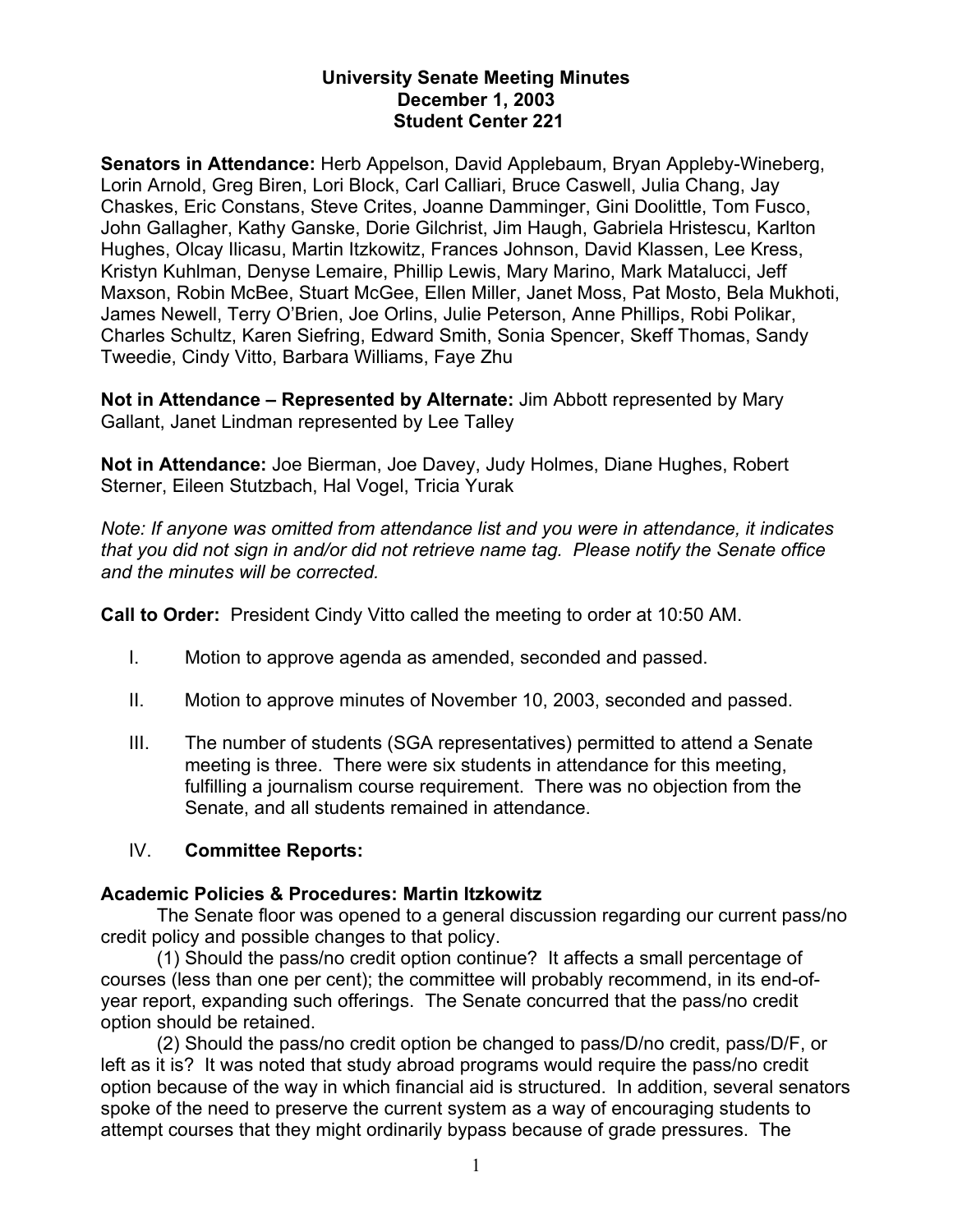consensus was that the grading designations should remain as pass/no credit; however, there was interest in the possibility of raising the "pass" grade from D to a C-.

(3) The committee proposed having the pass/no credit status be established between student and registrar before the end of the drop/add period, with no notification to the faculty member required. Although consensus was generally favorable, questions were raised: If the faculty member were to write a letter of recommendation and mention a course grade when the student's transcript did not reflect a letter grade, would that create difficulties? Would it be advisable to have a pass/no credit form signed by the professor or a form generated from the registrar so that faculty members would know, by the end of the drop/add period, which students had chosen the pass/no credit option? Will the new Banner system make a difference in this regard?

Cindy Vitto suggested that Martin discuss the policy with the Registrar in an effort to clarify issues of concern. Martin withdrew the motion until more information is available. Cindy also urged senators to bring the issue back to their individual departments to get a consensus from faculty members about the issues raised in this discussion, especially whether faculty members wish to know which students are taking a course on a pass/no credit basis.

# **University Budget & Planning: Sandy Tweedie**

The committee met with President Farish last week to discuss the issues that he had brought forward at the University Assembled in October, and requested feedback from this committee. The President would like to see increased spending in fiscal year 2005, which includes SBRs, \$245,000 in increased costs; SBS (separately budgeted service awards), \$20,000 in increased costs; decreased course load for new faculty in first two years, \$150,000 in increased costs; full pay for one-semester sabbaticals, \$200,000 in increased costs. When the committee members were asked to rank the priority level of these items, they moved unanimously to accept as high priority all but the restoration of full funding for one-semester sabbaticals until we have a clearer sense of this year's budget. Sandy asked if the Senate agreed that the committee's decision was within the scope of Resolution #031110-1 passed at the November meeting listing the three highest priorities for the Senate this year (reallocation of workload, increased funding for technology, and increased funding for library). Specifically, does the first section of the resolution ("the immediate equitable adjustment of the faculty teaching load for pursuit of scholarly activity, instructional improvement and development, and service to the university") include sabbatical leave? A show of hands to clarify whether the above statement should include sabbatical leave resulted in a vote of 25 yes, 23 abstain, 3 no. The issue will require further discussion.

Several questions and concerns were raised: (1) What about career development funding? If this is suspended for a second consecutive year, doesn't this pose a disadvantage for eligible faculty? Sonia Spencer, chair of the Career Development Committee, indicated that her committee will insist that last year's candidates receive priority this year. (2) What impact will reallocation of workload for newly hired faculty have on recontracting? Will research expectations increase? (3) Is there discussion of increasing professional staff grant development funding? (4) Is it true that the current budget allows only \$90,000 for upgrading of faculty computers, including new computers for newly hired faculty? (5) If the SBR funding will increase and full-year SBRs will be possible, how will this information be disseminated, considering that the deadline for submitting SBR proposals occurs this week for most Colleges? (6) Does administration see increased SBR funding as a temporary solution while negotiating with the AFT on workload issues?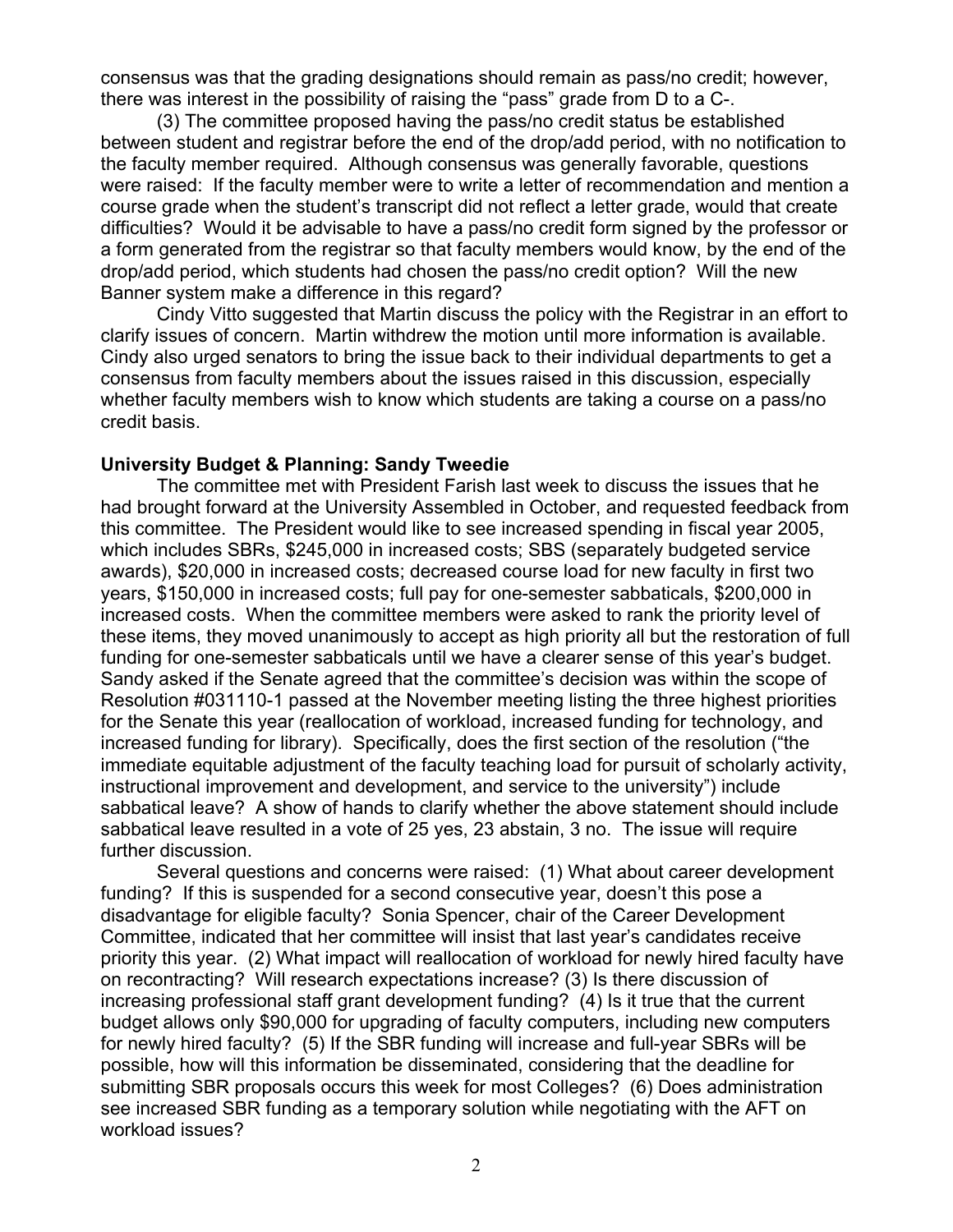There is also concern about SBR's and sabbatical leave being separate issues when making a recommendation. Those on chronological year sabbatical are disallowed, for two years, to apply for an SBR. Those on regular academic year sabbaticals who want to secure external funding are frequently informed that they cannot apply for an SBR, in order to ensure that some individuals are not receiving too much funding. In the past faculty were able to combine an SBR, Career Development, and sabbatical leave, making it financially possible to conduct a meaningful project. The current system of creating categories does not reflect the reality of gaining external funding to make a project financially possible. It is unclear whether the Sabbatical Leave Agreement stipulates that faculty on sabbatical leave are not eligible to apply for an SBR.

Sandy reminded the Senate that the University Budget and Planning Committee is strictly a recommending body. A particular concern was that SBR applications are due, and so the President asked the committee to designate priorities so that he could bring the committee's recommendations to the table during his meeting with the Provost.

## **Chairs Council: Pat Mosto**

Creating a Chairs Council as an All-University Committee will require amending the Senate's bylaws. In order to initiate that process, Pat Mosto announced the intention to create a Chairs Council at today's meeting. The Senate will vote on this matter at its January meeting.

Pat briefly outlined the structure and purpose of the Chairs Council as an All-University Committee. (See attached document.) There would be approximately thirty-five members, with one department chair elected by the others to chair the council. Although this is a large group, they would probably meet infrequently and conduct business electronically.

Some areas of this proposal may need clarification before the Senate can make a decision on this request. Senators were instructed to send their questions and comments to Pat Mosto before the next Senate meeting and also to discuss the Chairs Council with their constituents before a vote is taken at the January meeting. It was requested that the Senate Office distribute to all senators any comments that are e-mailed to Pat.

## **Due to time constraints, the remaining committee chairs that had reports were asked to send them to the Senate office for inclusion with the minutes.**

#### **World Education:** Mickey Smith

At the November 21 meeting of the World Education Council, the final version of the charter was presented and unanimously approved:

*"The Senate World Education Council brings together faculty and staff from all areas of the University who share an interest in and a commitment to international education at Rowan. It both initiates and serves as a resource to the University Community on a variety of matters, including scholarly and social activities, the globalization of the curriculum, and administrative procedures that facilitate study abroad and international student life at Rowan."* 

## **Learning Outcomes Assessment:** Anne Phillips

The LOAC held two meetings since its last report.

I. The first meeting on October 22, 2003 was with the Provost, Helen Giles-Gee. The following timeline for the submission of the Middle States Interim Report on Student Learning Outcomes Assessment was developed: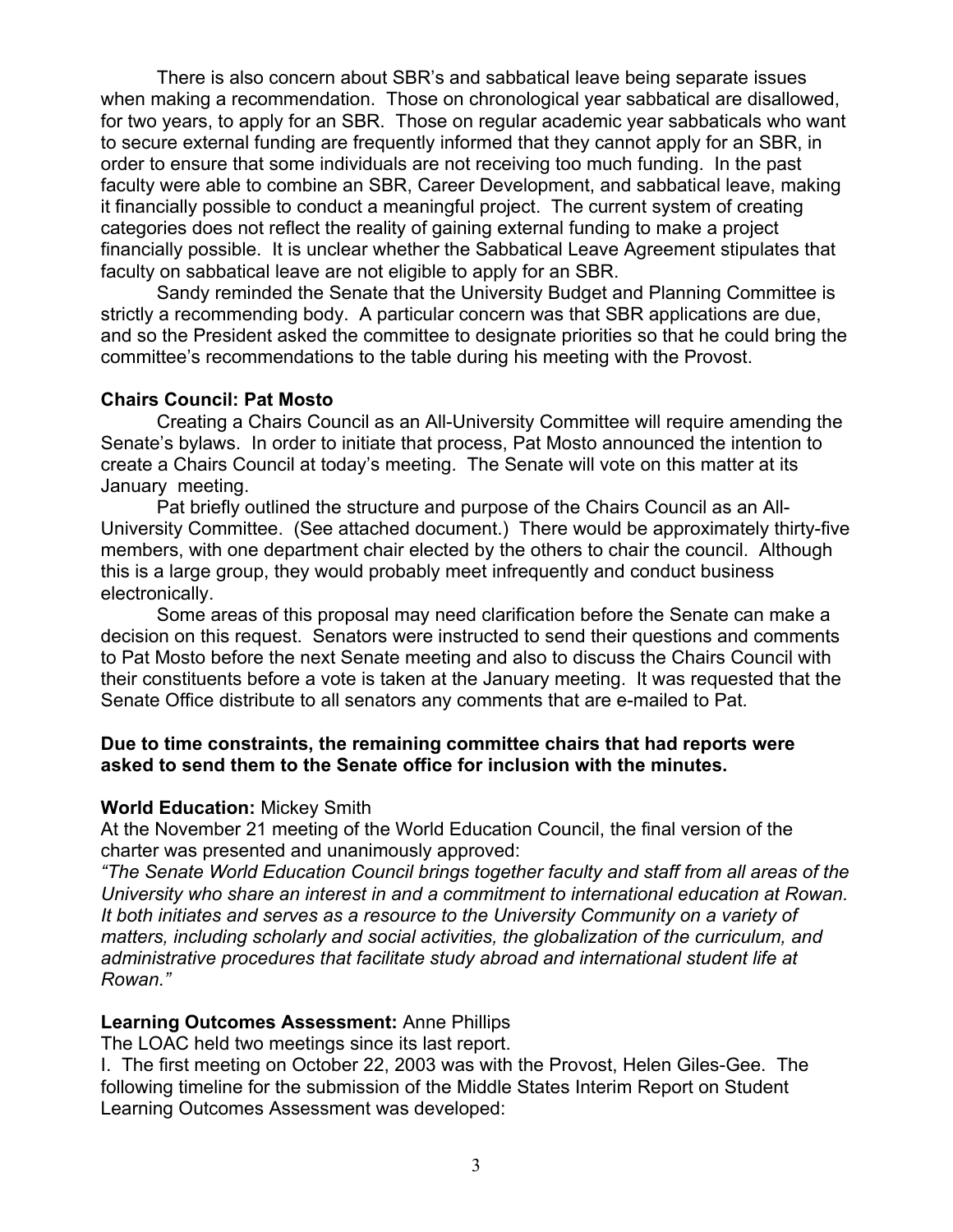1. Each Department Chair prepared a report on the learning outcomes assessment activity in his/her department that will have been submitted to the Dean of the College by Tuesday, Nov. 3.

2. Each Dean consolidated the Department reports from his/her college into a College summary report. The College summary report will have been submitted to the Provost by Tuesday, Dec. 2.

3. The Provost will consolidate the College summary reports into a University summary report. The University summary report will be submitted to the Middle States Steering Committee by Friday, Dec. 12.

4. The Periodic Report will be available for campus comment and discussion in January 2004.

The Provost explained that assessment must become an institutionally embedded process at Rowan. A systematic, ongoing process will provide data "to assure that our students learn and learn better" because it is a way to document student learning. Assessment provides faculty with decision-useful data. At the program level, the Provost pointed to the need for cyclical review of the relevance of course materials, of how students learn/demonstrate learning, and of best practices. The Provost urged the LOAC to contribute to the work of developing a University Timeline for the new assessment process. This work will require resources. The Provost indicated that, at some point in the future, the assessment effort would link to the budget and planning process. Departments will identify and document specific needs pertaining to assessment and learning outcomes. The department-identified needs will become some of the issues and priorities addressed in budget discussions.

2. During the second LOAC meeting on November 12, 2003 the committee reviewed the status of the department reports of student learning outcomes assessment. These reports will be placed on the LOAC web site and will be accessible only to members of the committee.

# **Career Development Committee:** Sonia Spencer

To date, there is no list of those undergoing career development this fiscal year nor any word on those who submitted the required files in the last fiscal year.

# **Recruitment, Admissions & Retention:** Jay Chaskes

The committee met and discussed a proposal to be considered by the Enrollment Management Committee. This plan would make a Rowan Seminar available to every new first-year student in the Fall semester.

Special sections of the Rowan Seminar would be designed exclusively for undecided students. As much as is possible, sections of the seminar will be homogeneously enrolled by major. The RAR committee approved the plan as presented. The next meeting will review the recommendations of the previous committee.

# **Open Period - President Farish:**

President Farish addressed questions raised earlier, as a result of the University Budget and Planning Committee report. With respect to funding for Career Development and Professional Development Grants, these issues have not been brought to the table yet because other decisions need to be made immediately. President Farish would like to budget about half a million dollars for increased SBR funding, reduced teaching load for new faculty for four semesters, and SBS (separately budgeted service) funding. Budget